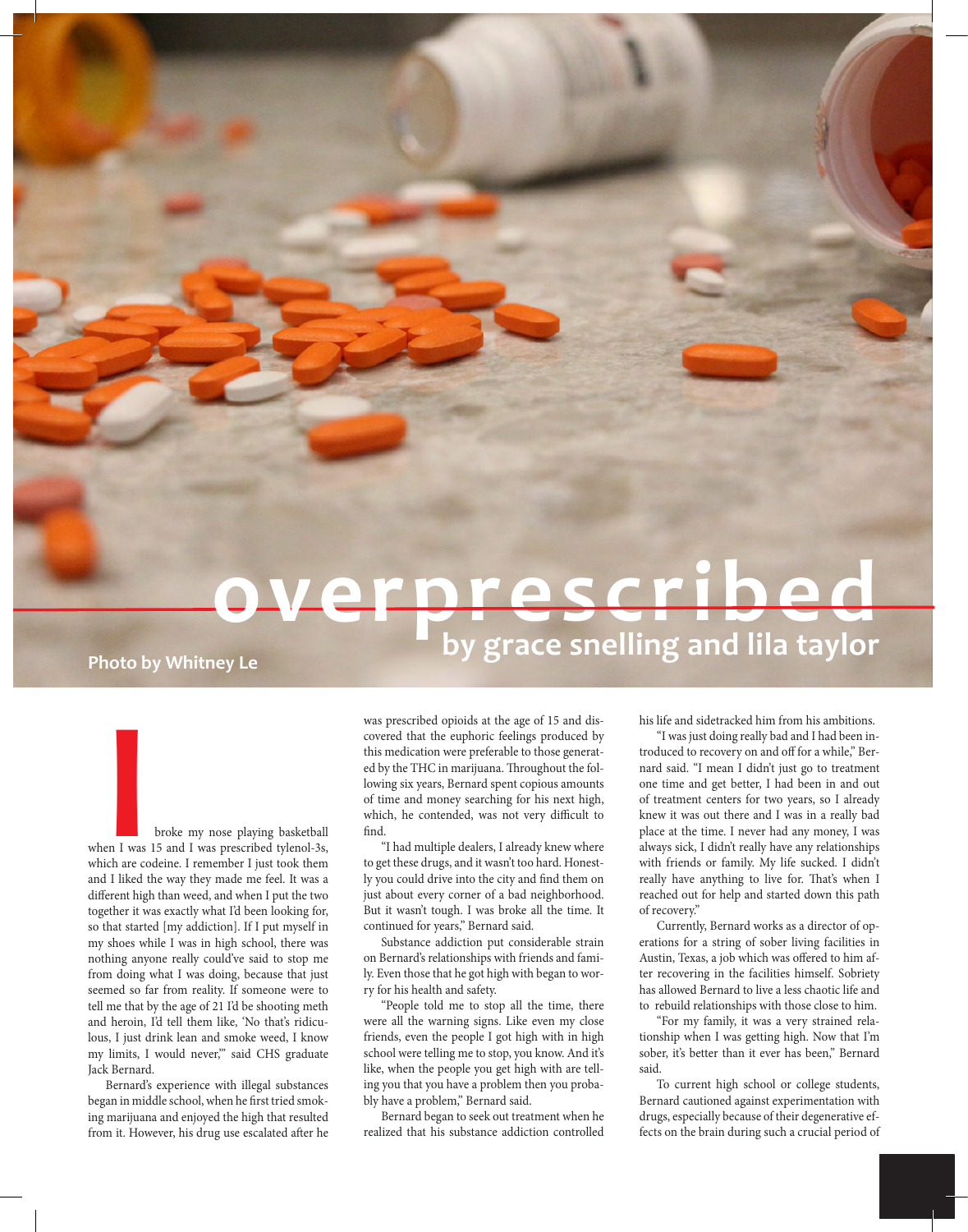### 15 | FEATURE

growth. Yet, he also stressed the fact that substance use of some kind is normal in teens, and does not always lead to long-term negative consequences.

"I mean, it's tricky, because not everyone who does these drugs is going to get addicted," Bernard said. "Like someone in high school could take the xanax or opioids or whatever it may be and they could go to a party, have fun, and wake up the next morning and do their homework and go to school

on Monday. But there are some people who can't control it, like they'll go out and have a few drinks and go do some coke. Or take some xanax and then have to keep doing it and feel like they have to keep taking more and more and more. That's what separates the addict from the normal user. It's not abnormal to use drugs and drink alcohol. That's not something that's necessarily wrong to do either, in my opinion. Most kids under 21 have taken a drink or a drug; it's just the fact of the matter. Not everyone is going to become an addict, but if I did have something to say I'd want it to reach that 10 percent who does."

As a recovered addict, Bernard feels that his genetic predispositions and neurochemistry would've led him to substance abuse with or without the opioid prescription that he received at the age of 15. Yet, he also contended that those medications were not necessary to manage his pain. For the few teens with a similar predisposition, prescription opioids could act as a gateway for more destructive drug use.

CHS AP Biology teacher, Adam Bergeron, has had his own experience with opioids. He was prescribed the medication after an accident that occurred in his own classroom.

"I was here at school," Bergeron said. "It was the day of the eclipse in 2017. I was in the prep room, right next to my classroom, preparing some materials for a lab experiment inside of a pressure cookfore seeking medical attention.

"The long story short, I stayed here at school the entire day, stupidly, and went to an urgent care after school. Urgent care checked me out and told me to go to the emergency room. I went to the emergency room and that night I left with a small prescription––about 15 pills––to get me to an appointment with a dermatologist. I believe that opioid was Oxycodone, which is a combination of oxycontin and

## **"If someone were to tell me that by the age of**  21 I'd be shooting meth and heroin, I'd tell them **like, 'No that's ridiculous, I just drink lean and smoke weed, I know my limits, I would never. '"**

er. I grew impatient; I did not wait for the pressure cooker to vent pressure appropriately. I began to open the release valves and liquid that was above the boiling point of water quickly escaped out of the pressure cooker and landed on my arms, and my back and my face and just about instantly caused second and third degree burns all across those parts of my body."

Instead of rushing straight to the emergency room, the injured teacher waited the whole day beacetaminophen," Bergeron said.

With his background in biology and science, Bergeron was wary of the highly addictive pain medication that had been prescribed to him.

"I had a pretty deep seated fear of the molecules, of these medicines," Bergeron said. "I was very hesitant to take any of it, unless I knew I was going to sleep. At this point, that night and a couple days in, I was incredibly uncomfortable. I couldn't roll over to my right side, which is usually where I sleep. My



• Missouri • United States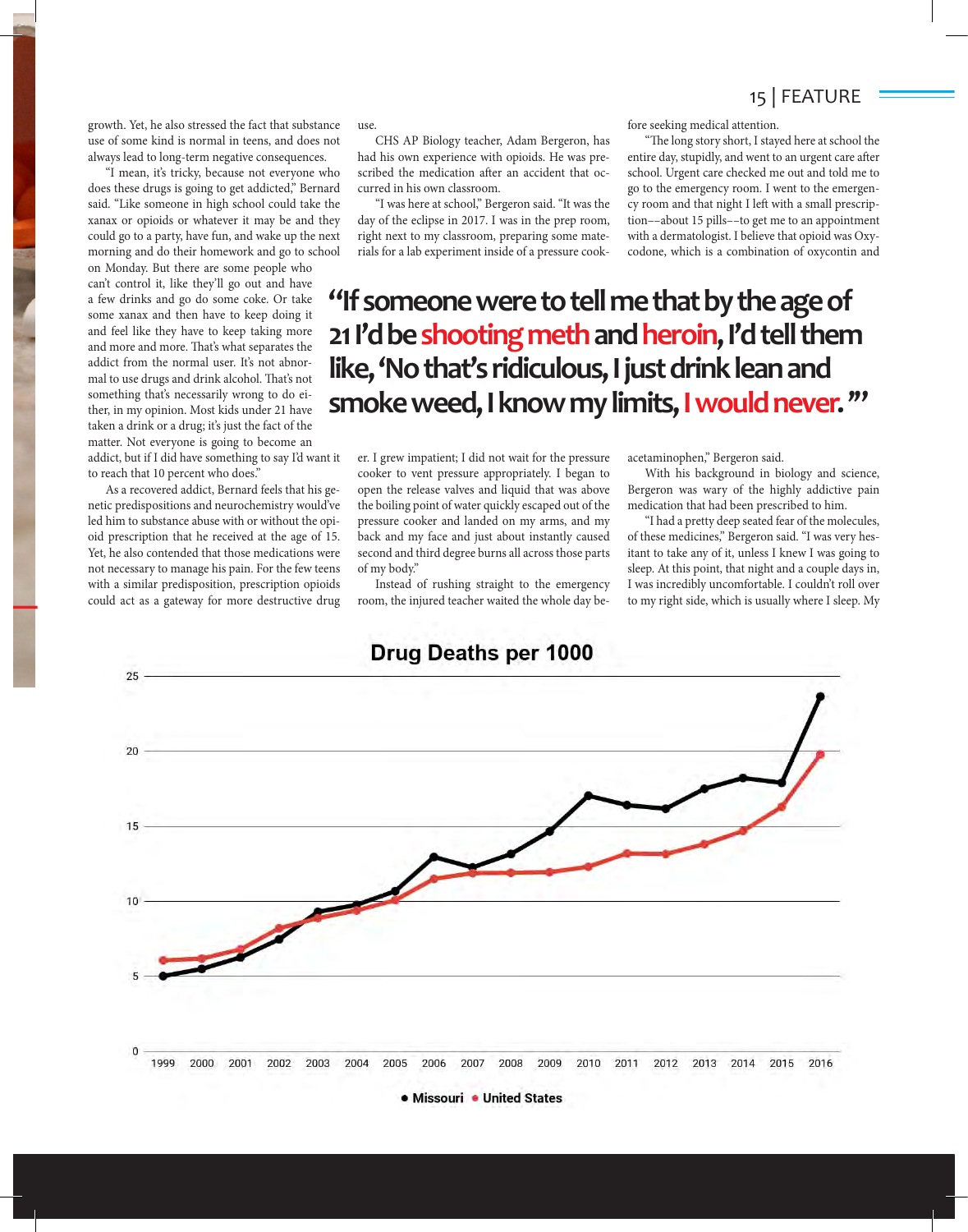**In 2015 Missouri experienced a loss of 122,573 total years of life** 

**due to opioid-involved overdoses.** 

# **1 out of every 65 deaths in Missouri in 2017 were due to opioid overdose.**



*\*Statistics sourced from the Missouri Department of Health and Senior Services.*